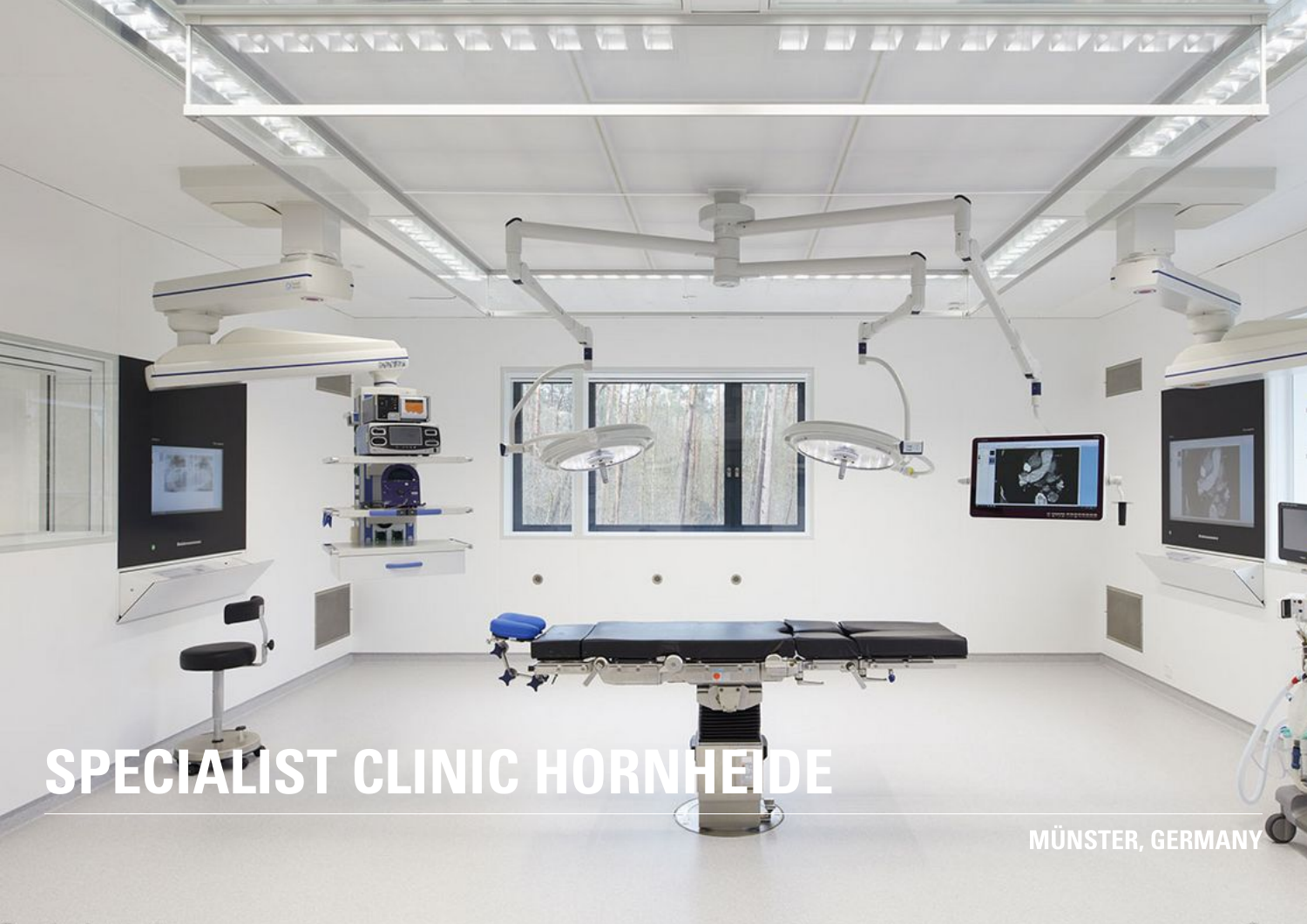

### **General:**

| Concept/Product:         | Clean rooms and operating theatres     |
|--------------------------|----------------------------------------|
| <b>Building Type:</b>    | Hospital                               |
| Client:                  | Fachklinik Hornheide e.V.              |
| Architecture:            | ash sander.hofrichter architekten GmbH |
| <b>Company Division:</b> | Lindner SE   Clean Rooms               |
| Completion:              | 2018                                   |
| Copyright:               | $\odot$ samba photography              |

## **Description:**

The specialist clinic Hornheide is an interdisciplinary and national center for the treatment of tumors of the skin, the head and neck area as well as surgical reconstruction. The hospital near Münster is the largest skin cancer center in Germany.

As part of a restructuring, the hospital set up a new surgical area. In cooperation with the project controllers of FAC'T GmbH, the clean room specialists of Lindner AG implemented ten ORs and their ancillary areas. Lindner Reinraumtechnik created spatial separation through operating walls, in which sliding and steel doors were integrated. In addition, clip-in ceilings were installed on a large area. The walls and ceilings serve as housing for the building services. In addition, the walls have been upgraded with special solutions, including integrated viewing windows with blackout function and operating room terminals.

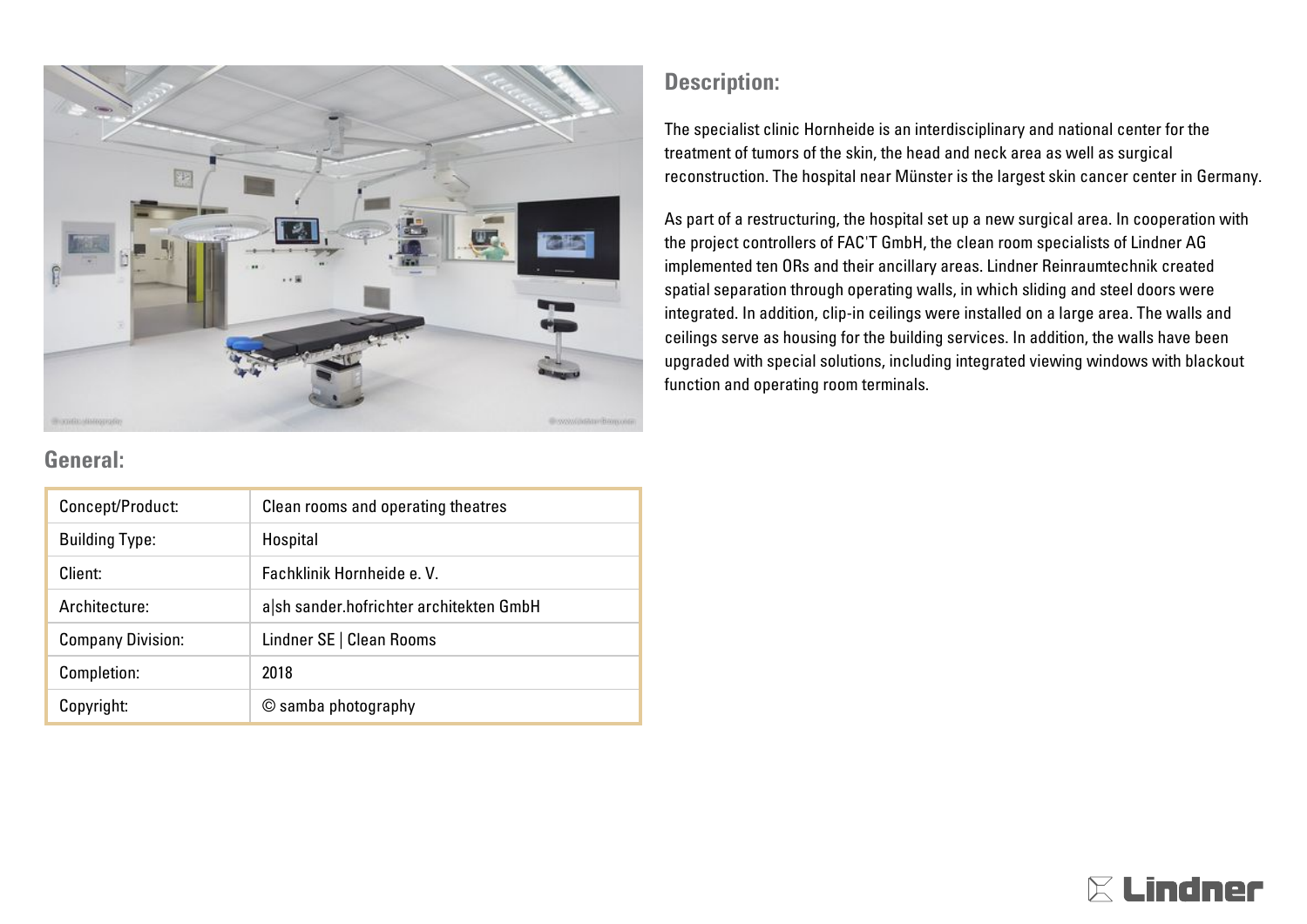



# **Completed Works:**

**Clean room ceilings** Clip clip-in ceilings **Clean room partitions** Operating room partitions **Clean room doors** Swing doors Sliding doors **Building services** Electrical installations Heating systems Ventilation technology Sewage-, water-, gas plants **Clean room light fixtures** Panel mounted light fixtures

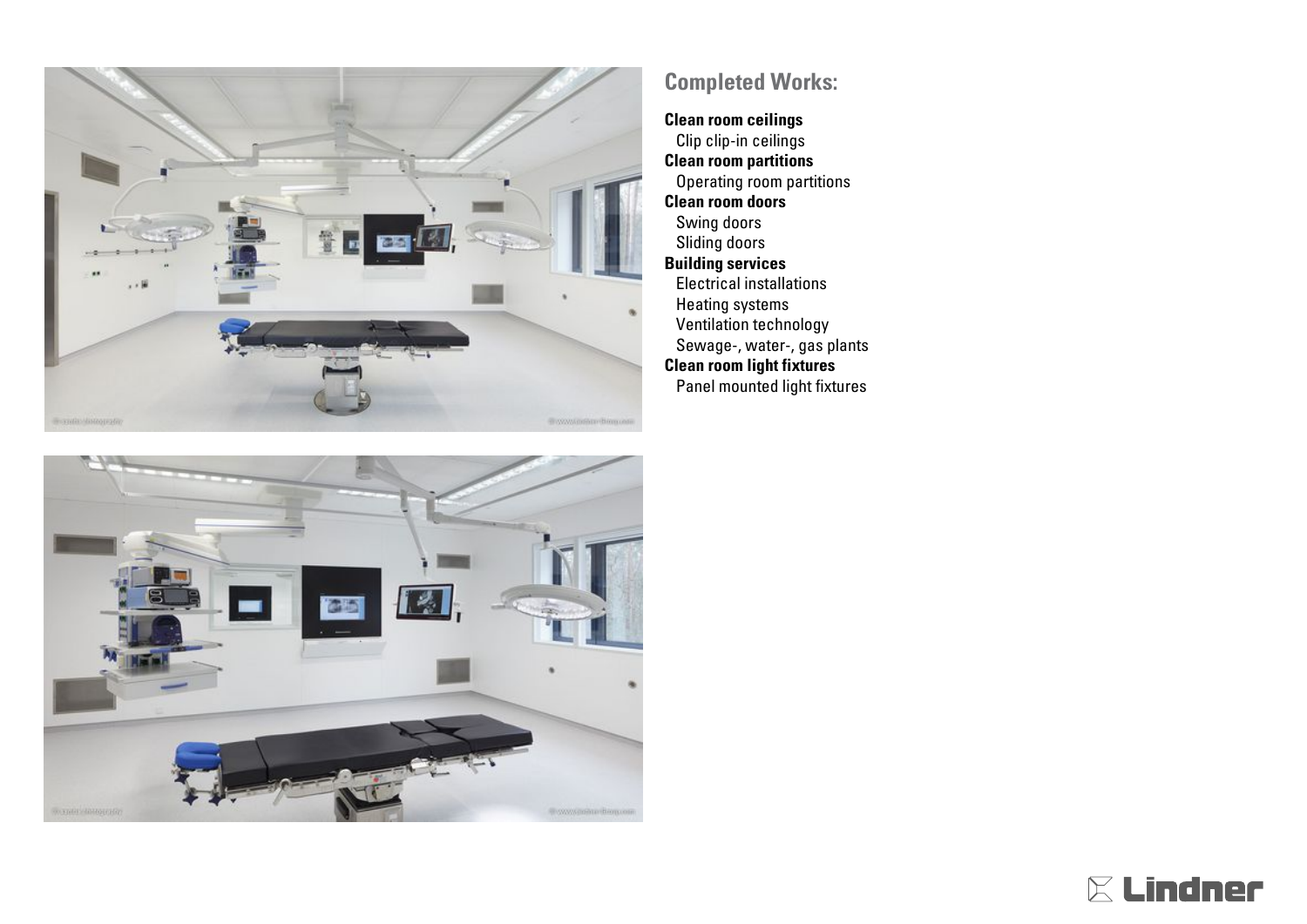





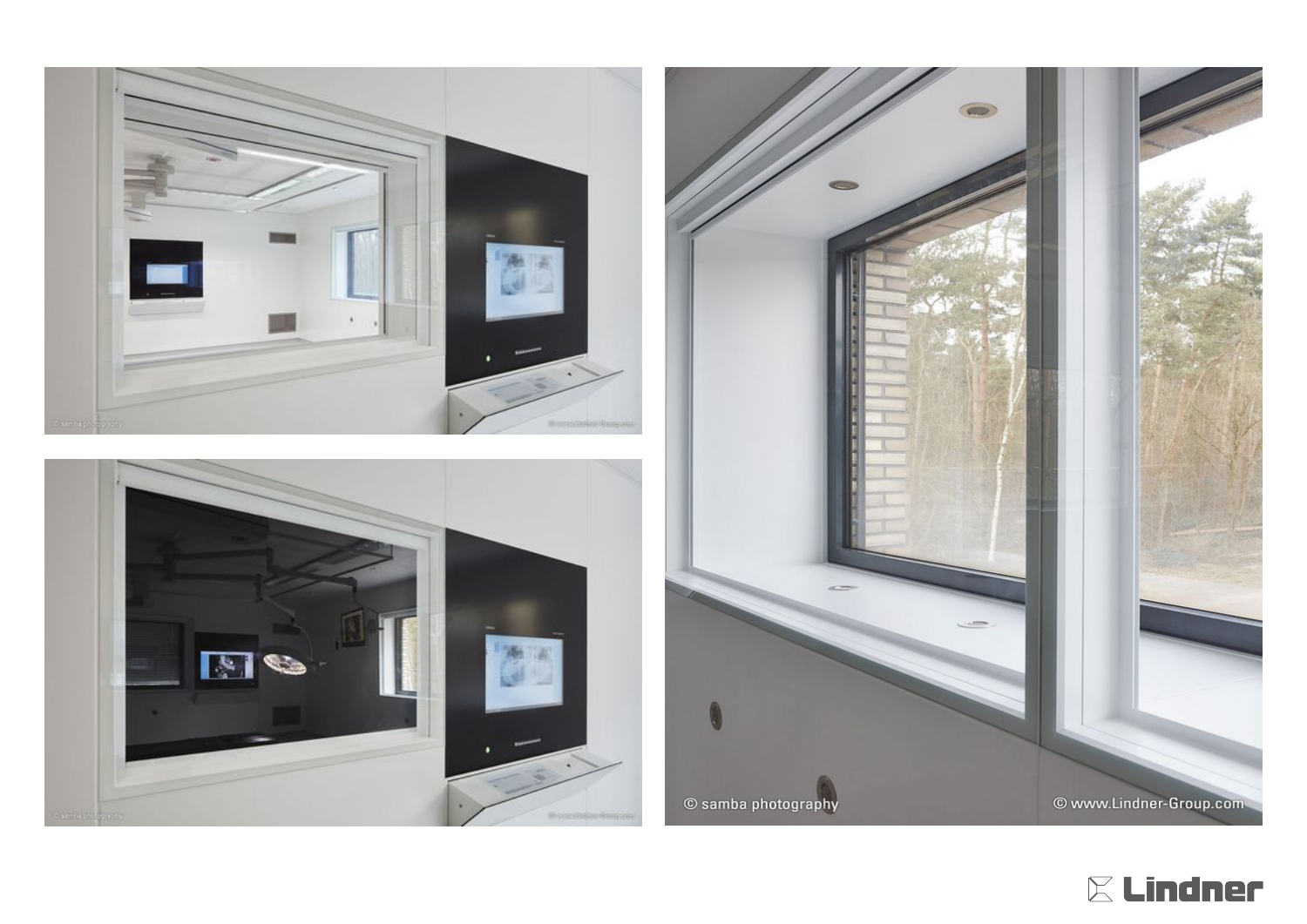